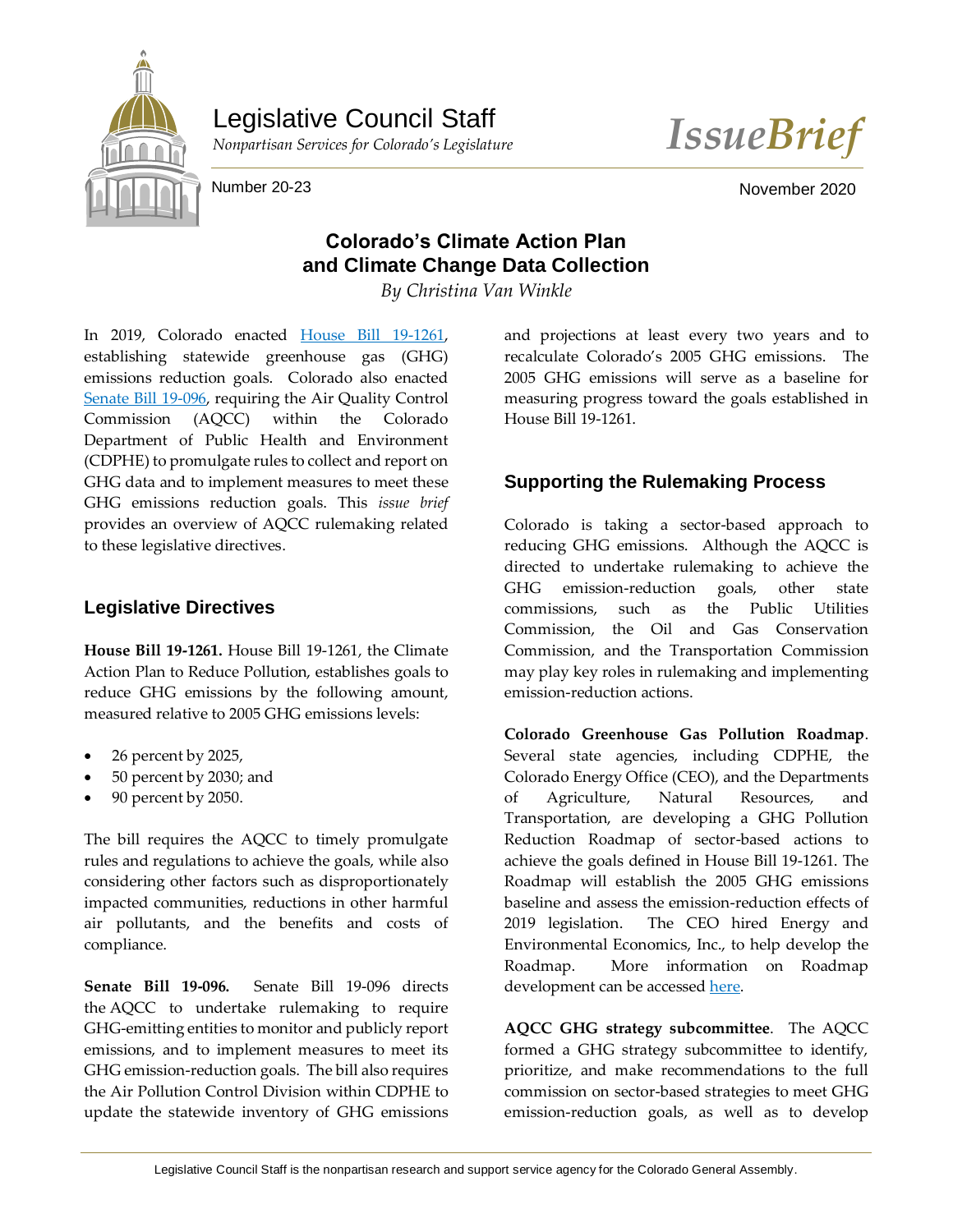contingency plans to ensure Colorado remains on track to meet those goals. The subcommittee held public meetings in the summer and fall of 2020 to:

- discuss sector-based mitigation strategies,
- estimate emissions reductions,
- develop a contingency process; and
- prioritize the AQCC long-term activity calendar.

During the August subcommittee meeting, the Air Pollution Control Division in CDPHE presented preliminary emission-reduction estimates based on recent, ongoing, and near-term actions, as well as possible focus areas for additional emission reductions.

Materials, minutes, and recordings of the GHG strategy subcommittee are availabl[e here.](https://www.colorado.gov/pacific/cdphe/aqcc)

### **AQCC GHG Regulatory Action**

The following sections outline the regulatory steps the AQCC has taken since House Bill 19-1261 was enacted, and provides a timeline for future rulemaking.

**Zero Emission Vehicle Program.** In August 2019, the AQCC adopted revisions to the Colorado Low Emission Automobile Regulation [\(Regulation](https://www.sos.state.co.us/CCR/DisplayRule.do?action=ruleinfo&ruleId=3282&deptID=16&agencyID=7&deptName=Department%20of%20Public%20Health%20and%20Environment&agencyName=Air%20Quality%20Control%20Commission&seriesNum=5%20CCR%201001-24)  [Number 20\)](https://www.sos.state.co.us/CCR/DisplayRule.do?action=ruleinfo&ruleId=3282&deptID=16&agencyID=7&deptName=Department%20of%20Public%20Health%20and%20Environment&agencyName=Air%20Quality%20Control%20Commission&seriesNum=5%20CCR%201001-24), requiring vehicle manufacturers to meet minimum zero emission vehicle (ZEV) sales requirements for light-duty vehicles in Colorado, beginning with the 2023 model year. The Colorado ZEV program, including percentage requirements, credit and debit calculations, and reporting requirements, incorporates the requirements of the California ZEV program, available <u>here</u>.1

**GHG Reporting and Emission Reduction Requirements Rule.** In May 2020, the AQCC adopted the Greenhouse Gas Reporting and Emission Reduction Requirements Rule [\(Regulation](https://www.sos.state.co.us/CCR/eDocketDetails.do?trackingNum=2020-00092)  [Number 22\)](https://www.sos.state.co.us/CCR/eDocketDetails.do?trackingNum=2020-00092), establishing reporting requirements for GHG-emitting entities and suppliers. The regulations are applicable to owners and operators of Colorado-based facilities and build upon established federal reporting requirements under the Mandatory Greenhouse Gas Reporting Rule. The rule also implements the phase-out of certain hydrofluorocarbons in manufacturing and end-uses involving aerosol propellants, chillers, foam, and stationary refrigeration. 2

**Control of methane emissions from oil and natural gas operations.** Senate Bill 19-181 directed the AQCC to adopt emissions control regulations to minimize emissions of methane and other hydrocarbons, volatile organic compounds, and oxides of nitrogen from oil and gas operations. Rulemaking is ongoing, with two phases complete. The AQCC promulgated rules in December 2019 to require annual GHG emissions reporting from the sector. In September 2020, the AQCC adopted rules to minimize emissions through a number of monitoring, reporting, and control measures. A comprehensive rulemaking to reduce GHGs from the sector is scheduled for December 2021.

#### **Next Steps and Timeline**

The Air Pollution Control Division continues to consult with the AQCC regarding sector-based strategies to meet the GHG emissions reduction targets in House Bill 19-1261. In addition to quantifying the emissions reductions for planned and ongoing actions, the AQCC is considering additional rulemaking, particularly in the transportation, building fuel use, waste management, and industrial processes sectors.

The table on the following page outlines the actions the AQCC is considering, related emissions reduction estimates, and any regulatory or legislative action that is required, along with a rulemaking timeline.

 $\overline{a}$ 

<sup>2</sup>Emissions from HFCs are accounted for in the non-energy industrial processes sector in GHG emissions inventories.

<sup>&</sup>lt;sup>1</sup>In July 2020, Colorado signed a multi-state Medium- and Heavy-duty Zero Emission Vehicle Memorandum of Understanding. Rulemaking may require transportation funding and legislative authorization.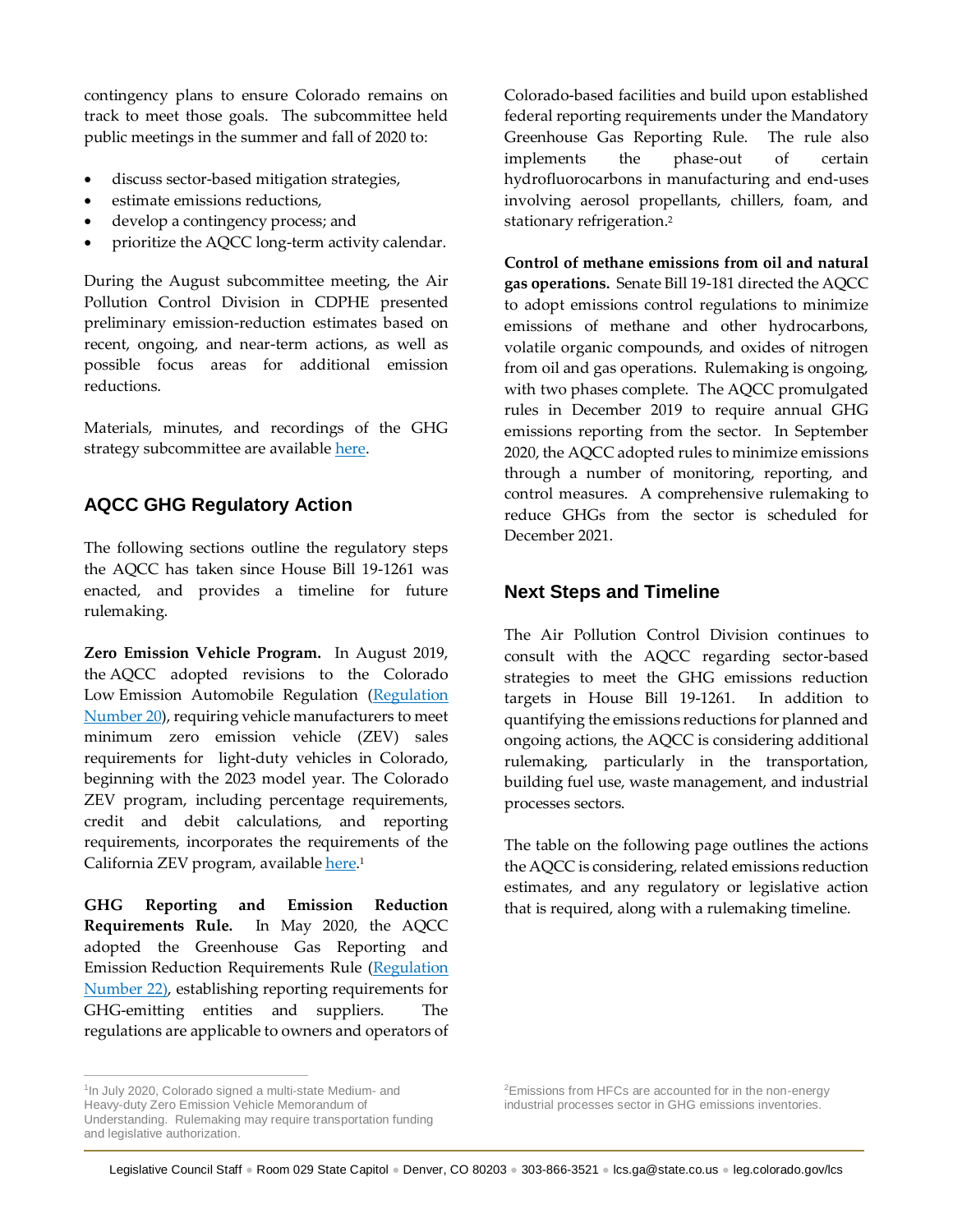### **Table 1 Emissions Reduction Estimates by Sector, Action, and Timeline (MMT CO2e)**

| <b>Emissions</b>                                                                 |                                                                                  | 2025             | 2030             |                                                                                                             | Legislative                                                     |                                                                                                       |  |  |  |  |
|----------------------------------------------------------------------------------|----------------------------------------------------------------------------------|------------------|------------------|-------------------------------------------------------------------------------------------------------------|-----------------------------------------------------------------|-------------------------------------------------------------------------------------------------------|--|--|--|--|
| <b>Sector</b>                                                                    | <b>Action</b>                                                                    | <b>Reduction</b> | <b>Reduction</b> | <b>Regulatory Actions</b>                                                                                   | <b>Action</b>                                                   | <b>Timeline</b>                                                                                       |  |  |  |  |
| Recent, Ongoing, and Near-Term Actions                                           |                                                                                  |                  |                  |                                                                                                             |                                                                 |                                                                                                       |  |  |  |  |
| <b>Electric Power</b>                                                            | <b>Electric Generation Sector</b><br>Transition                                  | 18.90            | 32.20            | Adopt Regional Haze Limits;<br><b>AQCC Clean Energy Plan</b><br>Guidance                                    | None                                                            | Regional Haze Rulemaking<br>Hearing: November 19 & 20,<br>2020 (Reg 3 and 23)                         |  |  |  |  |
| <b>Oil and Natural</b><br>Gas                                                    | Ongoing SB181 Rulemaking<br>(Reg 7)                                              | 7.00             | 12.00            | AQCC Rulemaking (Reg 7);<br><b>COGCC Rulemaking</b>                                                         | None                                                            | Ongoing (Dec 2019, Sept<br>2020). Comprehensive<br>rulemaking scheduled for<br>December 16 & 17, 2021 |  |  |  |  |
| <b>Coal Mining and</b><br>Abandoned<br><b>Mines</b>                              | Coal Mine Methane Rulemaking                                                     | 5.00             | 6.00             | <b>AQCC Regional Haze</b><br>Rulemaking (Reg 3 and 23);<br><b>APCD Permits</b>                              | None                                                            | Regional Haze Rulemaking<br>Hearing: November 19 & 20,<br>2020                                        |  |  |  |  |
|                                                                                  |                                                                                  |                  |                  |                                                                                                             |                                                                 | Ongoing (for permits)                                                                                 |  |  |  |  |
| <b>Transportation</b>                                                            | Business as Usual: CAFE AND<br>LEV <sup>1</sup>                                  | 5.00             | 6.00             | No action required                                                                                          | None                                                            | n/a                                                                                                   |  |  |  |  |
| <b>Transportation</b>                                                            | Comprehensive Efforts <sup>2</sup>                                               | 2.00             | 4.60             | AQCC 2021-2023 Rulemaking                                                                                   | Potential<br>Legislative<br>Authorization and<br>Appropriations | Initial Rulemaking scheduled<br>for July 2021                                                         |  |  |  |  |
| <b>Transportation</b>                                                            | <b>ZEV Regulations and Utility</b><br><b>Transportation Electrification Plan</b> | 0.40             | 1.50             | 1. Adopt ZEV Standard<br>2. Engage with PUC re: Utility<br>Transportation Electrification Plan<br>Approvals | None                                                            | 1. Complete: ZEV Standard<br>adopted August 2019<br>(Reg 20)<br>2. Ongoing                            |  |  |  |  |
| <b>Industrial</b><br><b>Processes</b>                                            | <b>HFC Phase Out</b>                                                             | 0.56             | 1.15             | Adopt HFC Phase Out Rules                                                                                   | None                                                            | Complete: HFC Phase Out<br>Rules adopted May 2020<br>(Reg 22)                                         |  |  |  |  |
| <b>Waste</b><br><b>Management</b>                                                | Front Range Waste Diversion<br>Enterprise Implementation                         | 0.50             | 0.50             | No action required.                                                                                         | None                                                            | Complete                                                                                              |  |  |  |  |
| <b>Multiple</b>                                                                  | <b>Local Action Programs</b>                                                     | 1.00             | 2.50             | No action required.                                                                                         | None                                                            | n/a                                                                                                   |  |  |  |  |
| Total Emissions Reductions (MMT CO <sub>2</sub> e):                              |                                                                                  | 40.36            | 66.45            |                                                                                                             |                                                                 |                                                                                                       |  |  |  |  |
| <b>Emissions Reductions Needed to Meet</b><br>Goals (MMT $CO2e$ ) <sup>3</sup> : |                                                                                  | 35.07            | 67.45            |                                                                                                             |                                                                 |                                                                                                       |  |  |  |  |